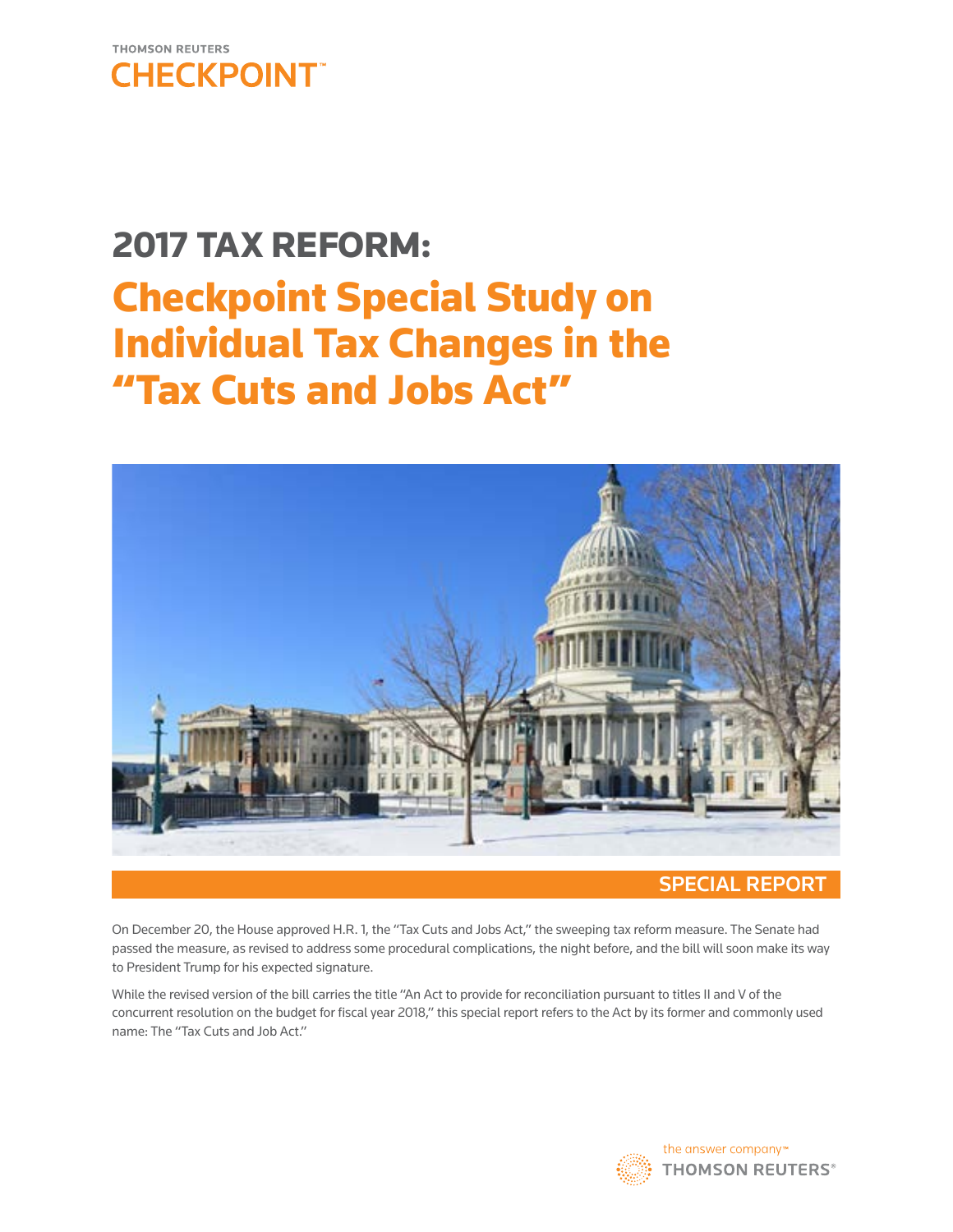The last-minute revisions to the bill included one change that pertains to individual taxation. A provision which would have allowed Section 529 account funds to be used for home school expenses was struck from the bill prior to the Senate vote.

The bill has taken shape at breakneck pace over the past two months, making it difficult for even seasoned tax practitioners to know exactly where things stand. The bill itself is massive and contains many tax law changes, some of which are extremely complex, and many of which go into effect in a matter of weeks.

This Special Report explains the changes that affect the taxation of individuals. In addition to providing a summary of the changes, it also clearly sets out the effective dates (which in many cases include an expiration date, or "sunset"), the Code section(s) affected, the bill's section number, and a recitation of prior law to put the amendment into context.

This information will help practitioners prepare for the year ahead, which will likely include squeezing in last-minute tax planning moves in 2017 to take advantage of provisions still on the books that won't be available next year. For example, a taxpayer who will itemize in 2017 but will likely be taking the larger standard deduction next year may benefit from making charitable contributions this year instead of next and from accelerating certain discretionary medical expenses into this year, for which a retroactively lower "floor" limiting medical expense deductions is in effect. In many cases, 2017 itemizing taxpayers should pay all of 2017 state and local taxes ("SALT") this year (even if the due date for the last installment is in 2018) and consider making prepayments (e.g., of property taxes) in light of the significant reduction in the SALT deduction going into effect next year. Many taxpayers should also consider ways of deferring income to take advantage of the lower rates going into effect next year.

This report sets out all of these changes, as well as many others including dramatic changes to the tax treatment of alimony and a new rule that disallows the use of a recharacterization to unwind Roth IRA conversions.

*RIA observation:* One of the major distinctions between the House and Senate versions of the tax bill was that the Senate bill, in order to comply with certain budgetary constraints, contained a "sunset," or an expiration date, for many of its provisions-e.g. they apply for tax years beginning before Jan. 1, 2026. Accordingly, many of the individual tax provisions in the Act are temporary (as opposed to the business provisions, which generally are permanent).

## TAX RATES & KEY FIGURES

## **New Income Tax Rates & Brackets**

To determine regular tax liability, an individual uses the appropriate tax rate schedule (or IRS-issued income tax tables for taxable income of less than \$100,000). The Code provides four tax rate schedules for individuals based on filing status-i.e., single, married filing jointly/surviving spouse, married filing separately, and head of household — each of which is divided into income ranges which are taxed at progressively higher marginal tax rates as income increases. Under pre-Act law, individuals were subject to six tax rates: 10%, 15%, 25%, 28%, 33%, 35%, and 39.6%.

New law. For tax years beginning after Dec. 31, 2017 and before Jan. 1, 2026, seven tax rates apply for individuals: 10%, 12%, 22%, 24%, 32%, 35%, and 37%. The Act also provides four tax rates for estates and trusts: 10%, 24%, 35%, and 37%. (Code Sec. 1(i), as amended by Act Sec. 11001) The specific application of these rates, and the income brackets at which they apply, is shown below.

## **FOR MARRIED INDIVIDUALS FILING JOINT RETURNS AND SURVIVING SPOUSES:**

| If taxable income is:                 | The tax is:                                     |
|---------------------------------------|-------------------------------------------------|
| Not over \$19,050                     | 10% of taxable income                           |
| Over \$19,050 but not over \$77,400   | \$1,905 plus 12% of the excess over \$19,050    |
| Over \$77,400 but not over \$165,000  | \$8,907 plus 22% of the excess over \$77,400    |
| Over \$165,000 but not over \$315,000 | \$28,179 plus 24% of the excess over \$165,000  |
| Over \$315,000 but not over \$400,000 | \$64,179 plus 32% of the excess over \$315,000  |
| Over \$400,000 but not over \$600,000 | \$91,379 plus 35% of the excess over \$400,000  |
| Over \$600,000                        | \$161,379 plus 37% of the excess over \$600,000 |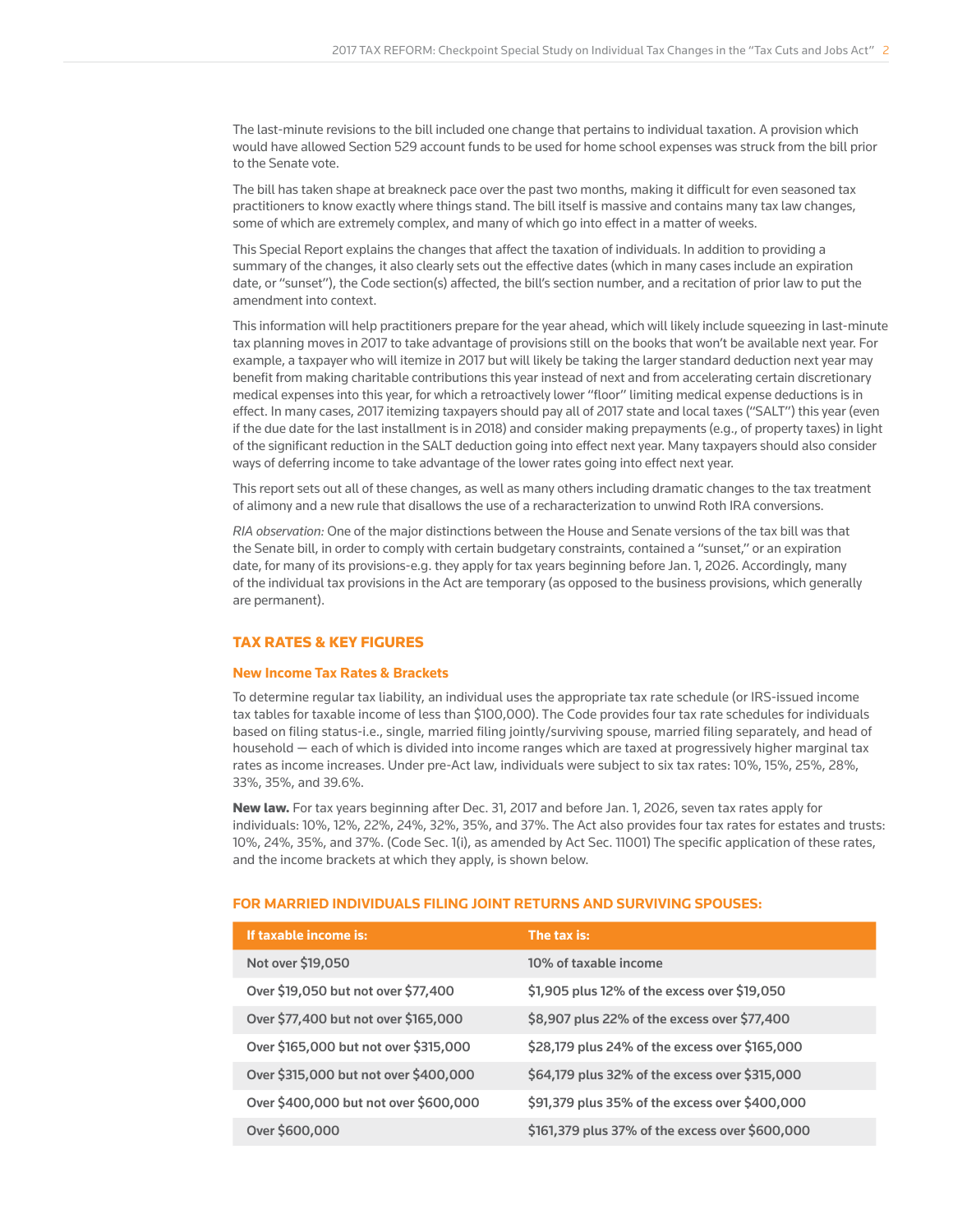## **FOR SINGLE INDIVIDUALS (OTHER THAN HEADS OF HOUSEHOLDS AND SURVIVING SPOUSES):**

| If taxable income is:                 | The tax is:                                        |
|---------------------------------------|----------------------------------------------------|
| Not over \$9,525                      | 10% of taxable income                              |
| Over \$9,525 but not over \$38,700    | \$952.50 plus 12% of the excess over \$9,525       |
| Over \$38,700 but not over \$82,500   | \$4,453.50 plus 22% of the excess over \$38,700    |
| Over \$82,500 but not over \$157,500  | \$14,089.50 plus 24% of the excess over \$82,500   |
| Over \$157,500 but not over \$200,000 | \$32,089.50 plus 32% of the excess over \$157,000  |
| Over \$200,000 but not over \$500,000 | \$45,689.50 plus 35% of the excess over \$200,000  |
| Over \$500,000                        | \$150,689.50 plus 37% of the excess over \$500,000 |

## **FOR HEADS OF HOUSEHOLDS:**

| If taxable income is:                 | The tax is:                                     |
|---------------------------------------|-------------------------------------------------|
| Not over \$13,600                     | 10% of taxable income                           |
| Over \$13,600 but not over \$51,800   | \$1,360 plus 12% of the excess over \$13,600    |
| Over \$51,800 but not over \$82,500   | \$5,944 plus 22% of the excess over \$51,800    |
| Over \$82,500 but not over \$157,500  | \$12,698 plus 24% of the excess over \$82,500   |
| Over \$157,500 but not over \$200,000 | \$30,698 plus 32% of the excess over \$157,500  |
| Over \$200,000 but not over \$500,000 | \$44,298 plus 35% of the excess over \$200,000  |
| Over \$500,000                        | \$149,298 plus 37% of the excess over \$500,000 |

## **FOR MARRIEDS FILING SEPARATELY:**

| If taxable income is:                 | The tax is:                                       |
|---------------------------------------|---------------------------------------------------|
| Not over \$9,525                      | 10% of taxable income                             |
| Over \$9,525 but not over \$38,700    | \$952.50 plus 12% of the excess over \$9,525      |
| Over \$38,700 but not over \$82,500   | \$4,453.50 plus 22% of the excess over \$38,700   |
| Over \$82,500 but not over \$157,500  | \$14,089.50 plus 24% of the excess over \$82,500  |
| Over \$157,500 but not over \$200,000 | \$32,089.50 plus 32% of the excess over \$157,500 |
| Over \$200,000 but not over \$300,000 | \$45,689.50 plus 35% of the excess over \$200,000 |
| Over \$300,000                        | \$80,689.50 plus 37% of the excess over \$300,000 |

## **FOR ESTATES AND TRUSTS:**

| If taxable income is:              | The tax is:                                     |
|------------------------------------|-------------------------------------------------|
| Not over \$2,550                   | 10% of taxable income                           |
| Over \$2,550 but not over \$9,150  | \$255 plus 24% of the excess over \$2,550       |
| Over \$9,150 but not over \$12,500 | \$1,839 plus 35% of the excess over \$9,150     |
| Over \$12,500                      | \$3,011.50 plus 37% of the excess over \$12,500 |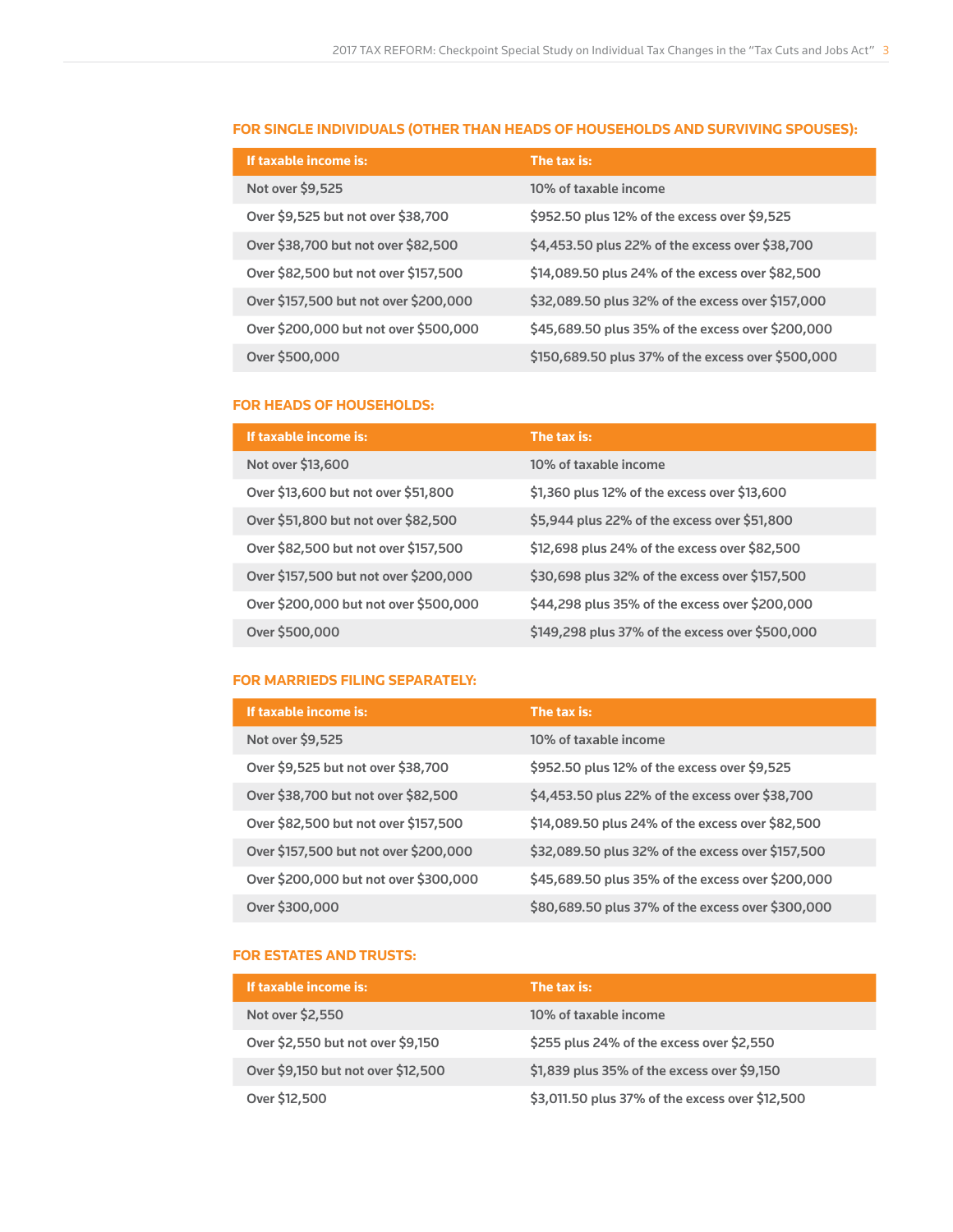#### **Standard Deduction Increased**

Taxpayers are allowed to reduce their adjusted gross income (AGI) by the standard deduction or the sum of itemized deductions to determine their taxable income. Under pre-Act law, for 2018, the standard deduction amounts, indexed to inflation, were to be: \$6,500 for single individuals and married individuals filing separately, \$9,550 for heads of household, and \$13,000 for married individuals filing jointly (including surviving spouses). Additional standard deductions may be claimed by taxpayers who are elderly or blind.

New law. For tax years beginning after Dec. 31, 2017 and before Jan. 1, 2026, the standard deduction is increased to \$24,000 for married individuals filing a joint return, \$18,000 for head-of-household filers, and \$12,000 for all other taxpayers, adjusted for inflation in tax years beginning after 2018. No changes are made to the current-law additional standard deduction for the elderly and blind. (Code Sec. 63(c)(7), as added by Act Sec. 11021(a))

#### **Personal Exemptions Suspended**

Under pre-Act law, taxpayers determined their taxable income by subtracting from their adjusted gross income any personal exemption deductions. Personal exemptions generally were allowed for the taxpayer, the taxpayer's spouse, and any dependents. The amount deductible for each personal exemption was scheduled to be \$4,150 for 2018, subject to a phaseout for higher earners.

New law. For tax years beginning after Dec. 31, 2017 and before Jan. 1, 2026, the deduction for personal exemptions is effectively suspended by reducing the exemption amount to zero. (Code Sec. 151(d), as modified by Act Sec. 11041(a)) A number of corresponding changes are made throughout the Code where specific provisions contain references to the personal exemption amount in Code Sec. 151(d) , and in each of these instances, the dollar amount to be used is \$4,150, as adjusted by inflation. These include Code Sec. 642(b)(2)(C) (exemption deduction for qualified disability trusts), Code Sec. 3402 (wage withholding, subject to an exception below for 2018), and Code Sec. 6334(d) (property exempt from levy).

*Withholding rules.* The Conference Agreement specifies that IRS may administer the withholding rules under Code Sec. 3402 for tax years beginning before Jan. 1, 2019 without regard to the above amendments  $-$  i.e., wage withholding rules may remain the same as present law for 2018. (Act Sec. 11041(f)(2))

#### **New Measure of Inflation Provided**

Tax bracket amounts, standard deduction amounts, personal exemptions, and various other tax figures are annually adjusted to reflect inflation. Under pre-Act law, the measure of inflation was CPI-U (Consumer Price Index for all urban customers).

New law. For tax years beginning after Dec. 31, 2017 (Dec. 31, 2018 for figures that are newly provided under the Act for 2018 and thus won't be reset until after that year, e.g., the tax brackets set out above), dollar amounts that were previously indexed using CPI-U will instead be indexed using chained CPI-U (C-CPI-U). (Code Sec. 1(f), as amended by Act Sec. 11002(a)) This change, unlike many provisions in the Act, is permanent.

*RIA observation:* In general, chained CPI grows at a slower pace than CPI-U because it takes into account a consumer's ability to substitute between goods in response to changes in relative prices. Proponents for the use of chained CPI say that CPI-U overstates increases in the cost of living because it doesn't take into account the fact that consumers generally adjust their buying patterns when prices go up, rather than simply buying an item at a higher price.

#### **Kiddie Tax Modified**

Under pre-Act law, under the "kiddie tax" provisions, the net unearned income of a child was taxed at the parents' tax rates if the parents' tax rates were higher than the tax rates of the child. The remainder of a child's taxable income (i.e., earned income, plus unearned income up to \$2,100 (for 2018), less the child's standard deduction) was taxed at the child's rates. The kiddie tax applied to a child if: (1) the child had not reached the age of 19 by the close of the tax year, or the child was a full-time student under the age of 24, and either of the child's parents was alive at such time; (2) the child's unearned income exceeded \$2,100 (for 2018); and (3) the child did not file a joint return.

New law. For tax years beginning after Dec. 31, 2017, the taxable income of a child attributable to earned income is taxed under the rates for single individuals, and taxable income of a child attributable to net unearned income is taxed according to the brackets applicable to trusts and estates (see above). This rule applies to the child's ordinary income and his or her income taxed at preferential rates. (Code Sec. 1(j)(4), as amended by Act Sec. 11001(a))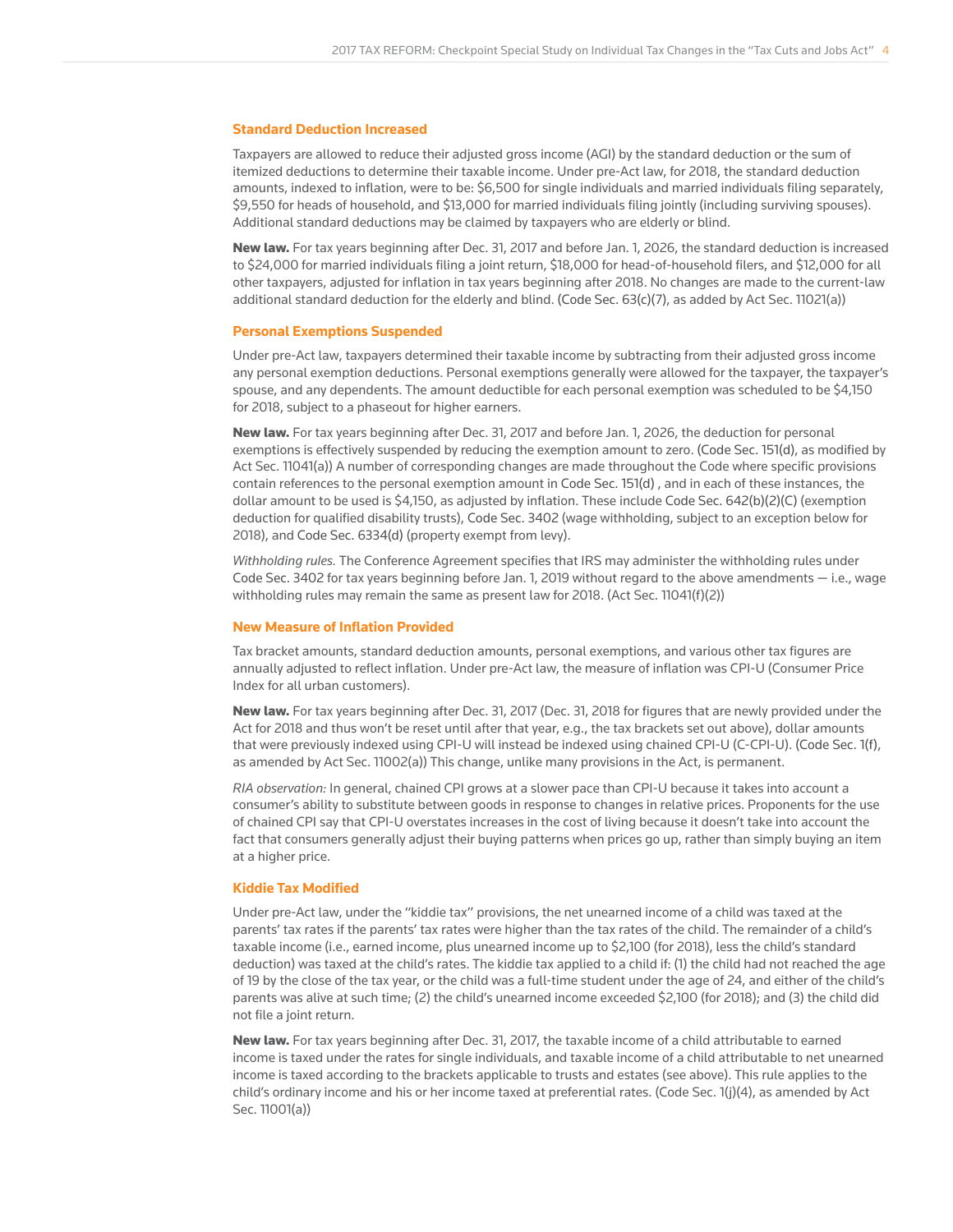#### **Capital Gains Provisions Conformed**

The adjusted net capital gain of a noncorporate taxpayer (e.g., an individual) is taxed at maximum rates of 0%, 15%, or 20%.

Under pre-Act law, the 0% capital gain rate applied to adjusted net capital gain that otherwise would be taxed at a regular tax rate below the 25% rate (i.e., at the 10% or 15% ordinary income tax rates); the 15% capital gain rate applied to adjusted net capital gain in excess of the amount taxed at the 0% rate, that otherwise would be taxed at a regular tax rate below the 39.6% (i.e., at the 25%, 28%, 33% or 35% ordinary income tax rates); and the 20% capital gain rate applied to adjusted net capital gain that exceeded the amounts taxed at the 0% and 15% rates.

New law. The Act generally retains present-law maximum rates on net capital gains and qualified dividends. It retains the breakpoints that exist under pre-Act law, but indexes them for inflation using C-CPI-U in tax years after Dec. 31, 2017. (Code Sec. 1(j)(5)(A), as amended by Act Sec. 11001(a))

For 2018, the 15% breakpoint is: \$77,200 for joint returns and surviving spouses (half this amount for married taxpayers filing separately), \$51,700 for heads of household, \$2,600 for trusts and estates, and \$38,600 for other unmarried individuals. The 20% breakpoint is \$479,000 for joint returns and surviving spouses (half this amount for married taxpayers filing separately), \$452,400 for heads of household, \$12,700 for estates and trusts, and \$425,800 for other unmarried individuals. (Code Sec. 1(h)(1), as amended by Act Sec. 11001(a)(5))

## CARRIED INTEREST

#### **New Holding Period Requirement**

In general, the receipt of a capital interest for services provided to a partnership results in taxable compensation for the recipient. However, under a safe harbor rule, the receipt of a profits interest in exchange for services provided is not a taxable event to the recipient if the profits interest entitles the holder to share only in gains and profits generated after the date of issuance (and certain other requirements are met).

Typically, hedge fund managers guide the investment strategy and act as general partners to an investment partnership, while outside investors act as limited partners. Fund managers are compensated in two ways. First, to the extent that they invest their own capital in the funds, they share in the appreciation of fund assets. Second, they charge the outside investors two kinds of annual "performance" fees: a percentage of total fund assets, typically 2%, and a percentage of the fund's earnings, typically 20%, respectively. The 20% profits interest is often carried over from year to year until a cash payment is made, usually following the closing out of an investment. This is called a "carried interest."

Under pre-Act law, carried interests were taxed in the hands of the taxpayer (i.e., the fund manager) at favorable capital gain rates instead of as ordinary income.

New law. Effective for tax years beginning after Dec. 31, 2017, the Act effectively imposes a 3-year holding period requirement in order for certain partnership interests received in connection with the performance of services to be taxed as long-term capital gain. (Code Sec. 1061, Partnership Interests Held in Connection with Performance of Services, added by Act Sec. 13309(a)) If the 3-year holding period is not met with respect to an applicable partnership interest held by the taxpayer, the taxpayer's gain will be treated as short-term gain taxed at ordinary income rates. (Code Sec. 1061(a))

## LOSS PROVISIONS

#### **New Limitations on "Excess Business Loss"**

In general, the passive loss rules under Code Sec. 469 limit deductions and credits from passive trade or business activities. The passive loss rules apply to individuals, estates and trusts, and closely held corporations. A passive activity for this purpose is a trade or business activity in which the taxpayer owns an interest but does not materially participate. "Material participation" means that the taxpayer is involved in the operation of the activity on a basis that is regular, continuous, and substantial. (Reg. § 1.469-5) Deductions attributable to passive activities, to the extent they exceed income from passive activities, generally may not be deducted against other income and are carried forward and treated as deductions and credits from passive activities in the next year.

Under pre-Act law, Code Sec. 469 provided a limitation on excess farm losses that applies to taxpayers other than C corporations. If a taxpayer other than a C corporation received an applicable subsidy for the tax year, the amount of the "excess farm loss" was not allowed for the tax year, and was carried forward and treated as a deduction attributable to farming businesses in the next tax year. An excess farm loss for a tax year meant the excess of aggregate deductions that were attributable to farming businesses over the sum of aggregate gross income or gain attributable to farming businesses plus the threshold amount. The threshold amount was the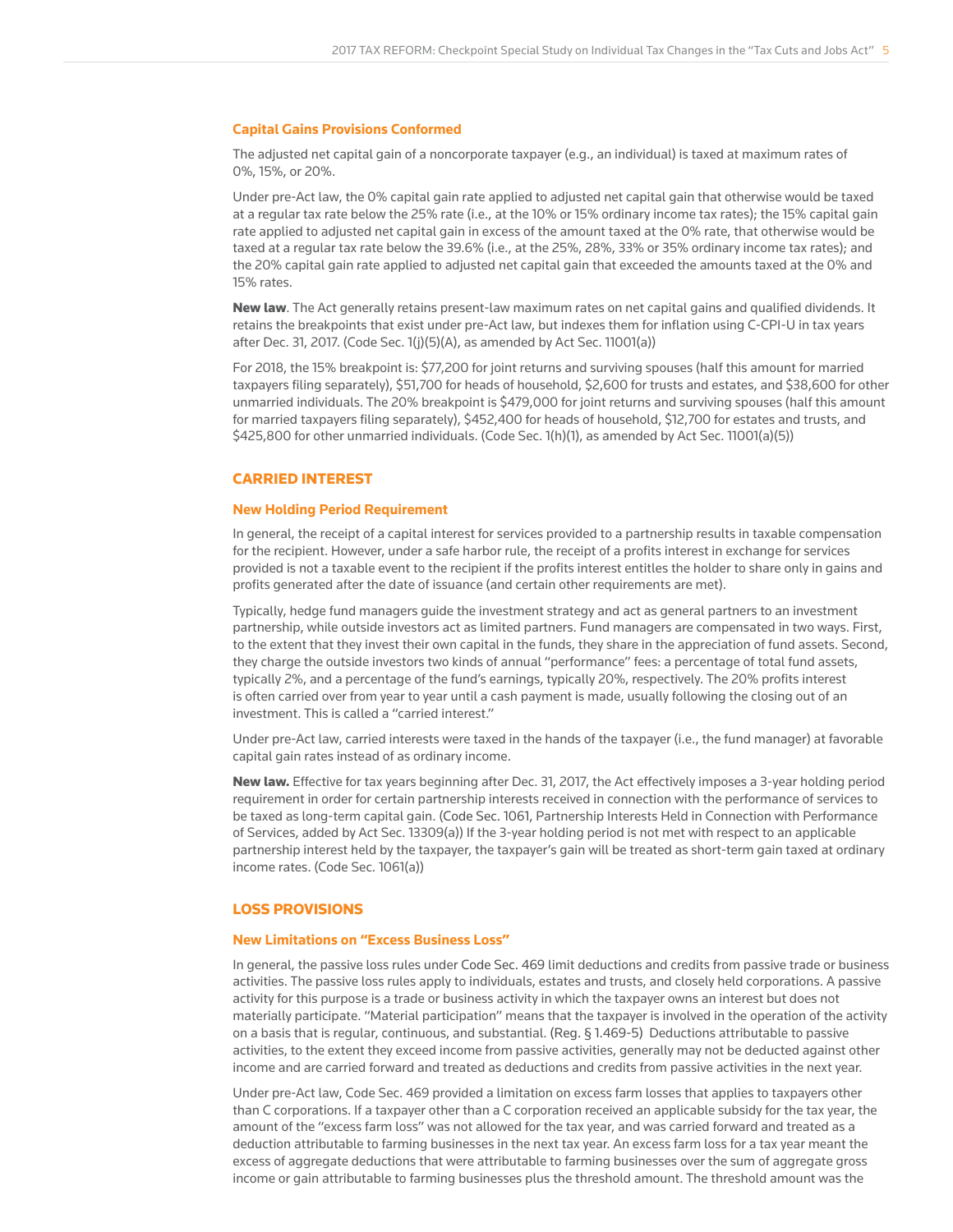greater of (1) \$300,000 (\$150,000 for married individuals filing separately), or (2) for the 5-consecutive-year period preceding the tax year, the excess of the aggregate gross income or gain attributable to the taxpayer's farming businesses over the aggregate deductions attributable to the taxpayer's farming businesses.

New law. For tax years beginning after Dec. 31, 2017 and before Jan. 1, 2026, the Act provides that the excess farm loss limitation doesn't apply, and instead a noncorporate taxpayer's "excess business loss" is disallowed. Under the new rule, excess business losses are not allowed for the tax year but are instead carried forward and treated as part of the taxpayer's net operating loss (NOL) carryforward in subsequent tax years. This limitation applies after the application of the passive loss rules described above. (Code Sec. 461(l), as added by Act Sec. 11012)

An excess business loss for the tax year is the excess of aggregate deductions of the taxpayer attributable to the taxpayer's trades and businesses, over the sum of aggregate gross income or gain of the taxpayer plus a threshold amount. The threshold amount for a tax year is \$500,000 for married individuals filing jointly, and \$250,000 for other individuals, with both amounts indexed for inflation. (Code Sec. 461(l)(3), as added by Act Sec. 11012)

In the case of a partnership or S corporation, the provision applies at the partner or shareholder level. Each partner's or S corporation shareholder's share of items of income, gain, deduction, or loss of the partnership or S corporation is taken into account in applying the above limitation for the tax year of the partner or S corporation shareholder; and regulatory authority is provided to apply the new provision to any other passthrough entity to the extent necessary, as well as to require any additional reporting as IRS determines is appropriate to carry out the purposes of the provision. (Code Sec.  $461(1)(4)$ , as added by Act Sec. 11012(a))

#### **Deduction for Personal Casualty & Theft Losses Suspended**

Under pre-Act law, individual taxpayers were generally allowed to claim an itemized deduction for uncompensated personal casualty losses, including those arising from fire, storm, shipwreck, or other casualty, or from theft.

New law. For tax years beginning after Dec. 31, 2017 and before Jan. 1, 2026, the personal casualty and theft loss deduction is suspended, except for personal casualty losses incurred in a Federally-declared disaster. (Code Sec. 165(h)(5), as amended by Act Sec. 11044) However, where a taxpayer has personal casualty gains, the loss suspension doesn't apply to the extent that such loss doesn't exceed the gain.

#### **Gambling Loss Limitation Modified**

In general, taxpayers can claim a deduction for wagering losses to the extent of wagering winnings. (Code Sec. 165(d)) However, under pre-Act law, other deductions connected to wagering (e.g., transportation, admission fees) could be claimed regardless of wagering winnings.

New law. For tax years beginning after Dec. 31, 2017 and before Jan. 1, 2026, the limitation on wagering losses under Code Sec. 165(d) is modified to provide that all deductions for expenses incurred in carrying out wagering transactions, and not just gambling losses, are limited to the extent of gambling winnings. (Code Sec. 165(d), as amended by Act Sec. 11050)

## CHANGES TO TAX CREDITS

## **Child Tax Credit Increased**

Under pre-Act law, a taxpayer could claim a child tax credit of up to \$1,000 per qualifying child under the age of 17. The aggregate amount of the credit that could be claimed phased out by \$50 for each \$1,000 of AGI over \$75,000 for single filers, \$110,000 for married filers, and \$55,000 for married individuals filing separately. To the extent that the credit exceeded a taxpayer's liability, a taxpayer was eligible for a refundable credit (i.e., the additional child tax credit) equal to 15% of earned income in excess of \$3,000 (the "earned income threshold"). A taxpayer claiming the credit had to include a valid Taxpayer Identification Number (TIN) for each qualifying child on their return. In most cases, the TIN is the child's Social Security Number (SSN), although Individual Taxpayer Identification Numbers (ITINs) were also accepted.

New law. For tax years beginning after Dec. 31, 2017 and before Jan. 1, 2026, the child tax credit is increased to \$2,000, and other changes are made to phase-outs and refundability during this same period, as outlined below. (Code Sec. 24(h)(2), as added by Act Sec. 11022(a))

*Phase-out.* The income levels at which the credit phases out are increased to \$400,000 for married taxpayers filing jointly (\$200,000 for all other taxpayers) (not indexed for inflation). (Code Sec. 24(h)(3), as added by Act Sec. 11022(a))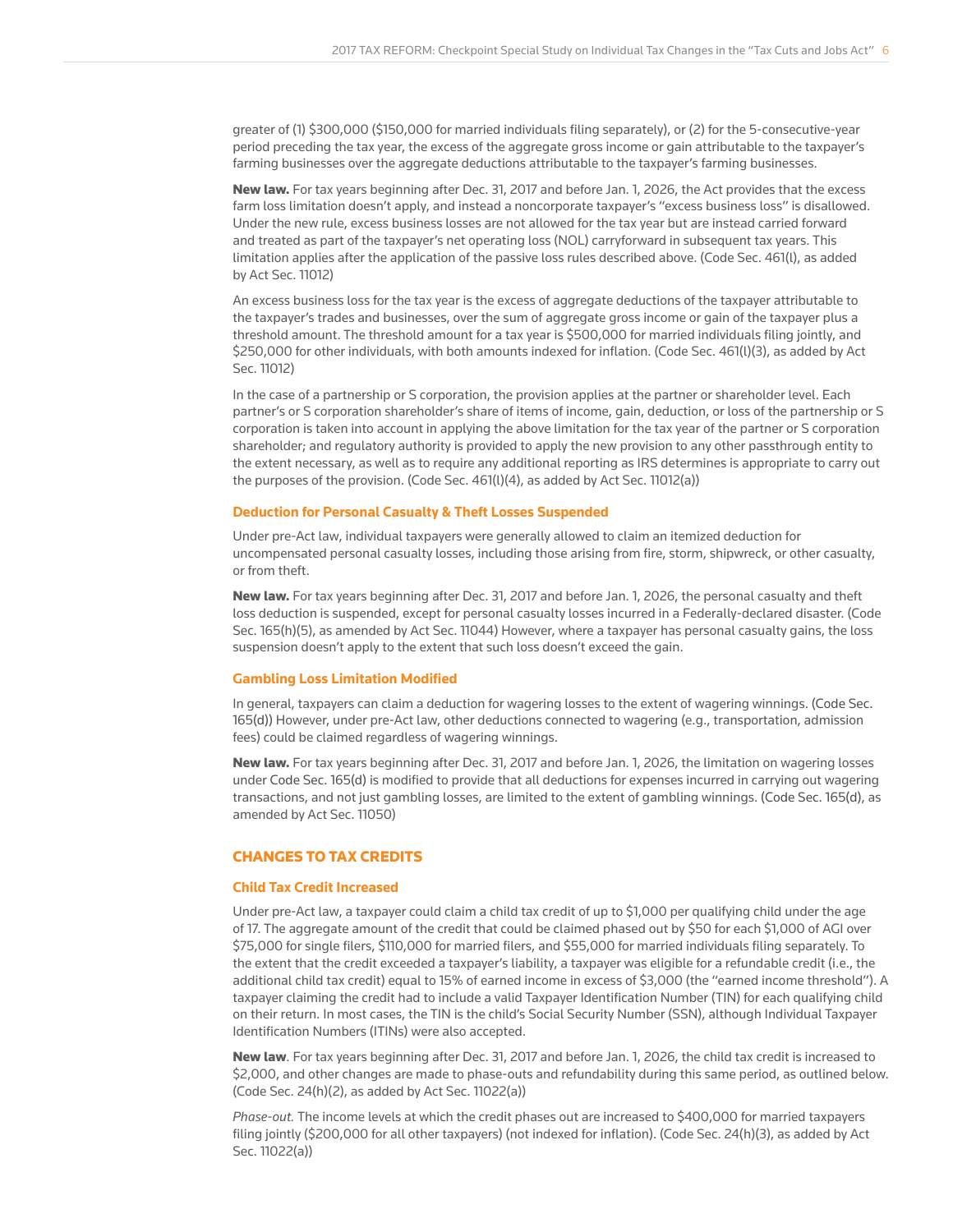*Non-child dependents.* In addition, a \$500 nonrefundable credit is provided for certain non-child dependents. (Code Sec. 24(h)(4), as added by Act Sec. 11022(a))

*Refundability*. The amount of the credit that is refundable is increased to \$1,400 per qualifying child, and this amount is indexed for inflation, up to the base \$2,000 base credit amount. The earned income threshold for the refundable portion of the credit is decreased from \$3,000 to \$2,500. ((Code Sec. 24(h)(6), as added by Act Sec. 11022(a)))

*SSN required.* No credit will be allowed to a taxpayer with respect to any qualifying child unless the taxpayer provides the child's SSN. (Code Sec. 24(h)(7), as added by Act Sec. 11022(a))

## MODIFIED DEDUCTIONS & EXCLUSIONS

## **State and Local Tax Deduction Limited**

Under pre-Act law, taxpayers could deduct from their taxable income as an itemized deduction several types of taxes paid at the state and local level, including real and personal property taxes, income taxes, and/or sales taxes.

New law. For tax years beginning after Dec. 31, 2017 and before Jan. 1, 2026, subject to the exception described below, State, local, and foreign property taxes, and State and local sales taxes, are deductible only when paid or accrued in carrying on a trade or business or an activity described in Code Sec. 212 (generally, for the production of income). State and local income, war profits, and excess profits are not allowable as a deduction.

However, a taxpayer may claim an itemized deduction of up to \$10,000 (\$5,000 for a married taxpayer filing a separate return) for the aggregate of (i) State and local property taxes not paid or accrued in carrying on a trade or business or activity described in Code Sec. 212; and (ii) State and local income, war profits, and excess profits taxes (or sales taxes in lieu of income, etc. taxes) paid or accrued in the tax year. Foreign real property taxes may not be deducted. (Code Sec. 164(b)(6), as amended by Act Sec. 11042)

*Prepayment provision.* For tax years beginning after Dec. 31, 2016, in the case of an amount paid in a tax year beginning before Jan. 1, 2018 with respect to a State or local income tax imposed for a tax year beginning after Dec. 31, 2017, the payment will be treated as paid on the last day of the tax year for which such tax is so imposed for purposes of applying the above limits. (Code Sec. 164(b)(6), as amended by Act Sec. 11042) In other words, a taxpayer who, in 2017, pays an income tax that is imposed for a tax year after 2017, can't claim an itemized deduction in 2017 for that prepaid income tax.

#### **Mortgage and Home Equity Indebtedness Interest Deduction Limited**

Under pre-Act law, the taxpayer could deduct as an itemized deduction qualified residence interest, which included interest paid on a mortgage secured by a principal residence or a second residence. The underlying mortgage loans could represent acquisition indebtedness of up to \$1 million (\$500,000 in the case of a married individual filing a separate return), plus home equity indebtedness of up to \$100,000.

New law. For tax years beginning after Dec. 31, 2017 and before Jan. 1, 2026, the deduction for interest on home equity indebtedness is suspended, and the deduction for mortgage interest is limited to underlying indebtedness of up to \$750,000 (\$375,000 for married taxpayers filing separately). (Code Sec. 163(h)(3)(F), as amended by Act Sec. 11043(a)) For tax years after Dec. 31, 2025, the prior \$1 million/\$500,000 limitations are restored, and a taxpayer may treat up to these amounts as acquisition indebtedness regardless of when the indebtedness was incurred. The suspension for home equity indebtedness also ends for tax years beginning after Dec. 31, 2025.

Treatment of indebtedness incurred on or before Dec. 15, 2017. The new lower limit doesn't apply to any acquisition indebtedness incurred before Dec. 15, 2017.

*"Binding contract" exception*. A taxpayer who has entered into a binding written contract before Dec. 15, 2017 to close on the purchase of a principal residence before Jan. 1, 2018, and who purchases such residence before Apr. 1, 2018, shall be considered to incur acquisition indebtedness prior to Dec. 15, 2017.

*Refinancing*. The \$1 million/\$500,000 limitations continue to apply to taxpayers who refinance existing qualified residence indebtedness that was incurred before Dec. 15, 2017, so long as the indebtedness resulting from the refinancing doesn't exceed the amount of the refinanced indebtedness. (Code Sec. 163(h)(3)(F), as amended by Act Sec. 11043(a))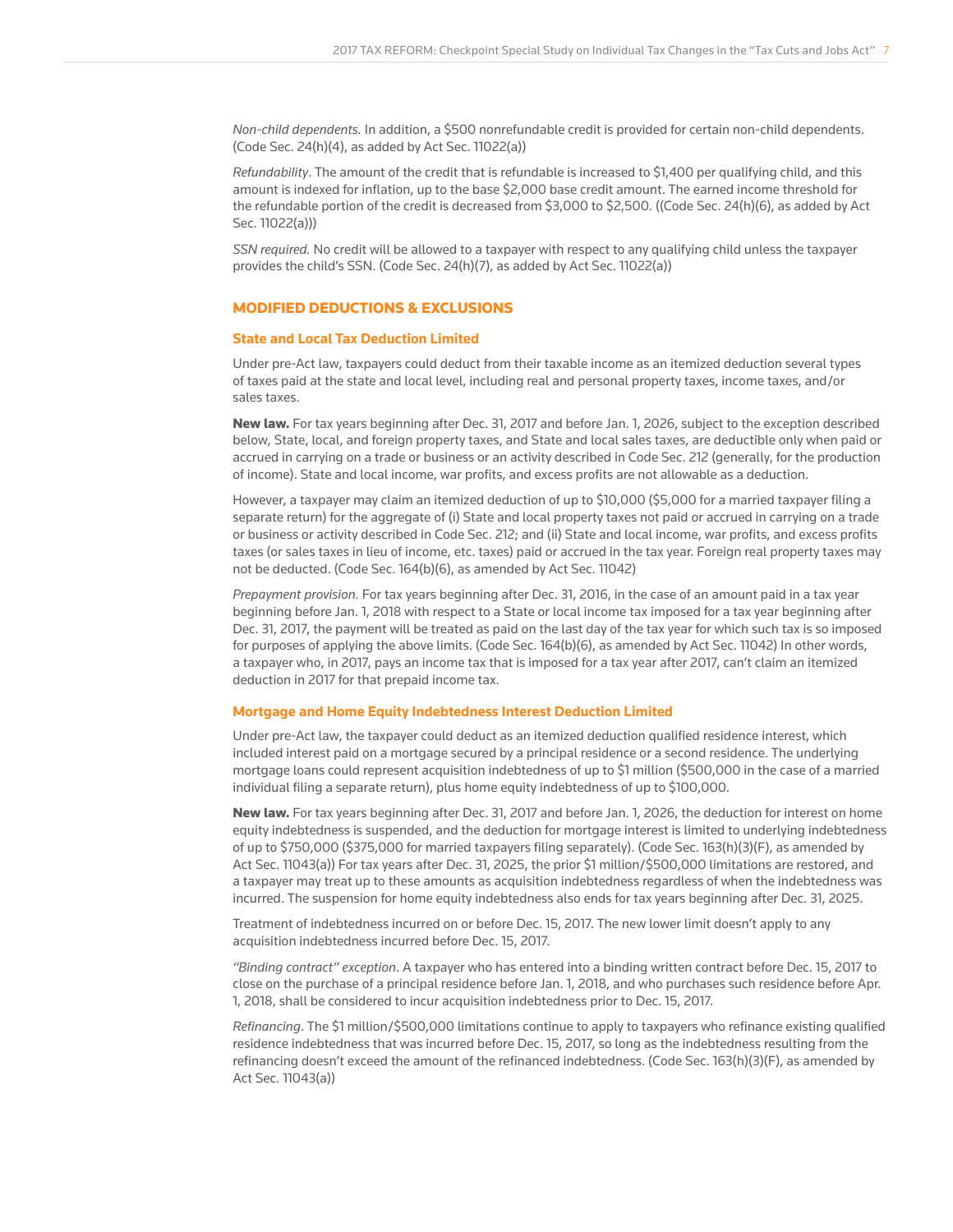#### **Medical Expense Deduction Threshold Temporarily Reduced**

A deduction is allowed for the expenses paid during the tax year for the medical care of the taxpayer, the taxpayer's spouse, and the taxpayer's dependents to the extent the expenses exceed a threshold amount. To be deductible, the expenses may not be reimbursed by insurance or otherwise. If the medical expenses are reimbursed, then they must be reduced by the reimbursement before the threshold is applied. Under pre-Act law, the threshold was generally 10% of AGI.

*RIA observation*: For tax years beginning after Dec. 31, 2012, and ending before Jan. 1, 2017, a 7.5%-of-AGI floor for medical expenses applied if a taxpayer or the taxpayer's spouse had reached age 65 before the close of the tax year.

And, under pre-Act law, for alternative minimum tax (AMT) purposes, the medical expenses deduction rules were modified such that medical expenses were only deductible to the extent they exceeded 10% of AGI.

New law. For tax years beginning after Dec. 31, 2016 and ending before Jan. 1, 2019, the threshold on medical expense deductions is reduced to 7.5% for all taxpayers. (Code Sec. 213(f), as amended by Act Sec. 11027(a))

In addition, the rule limiting the medical expense deduction for AMT purposes to 10% of AGI doesn't apply to tax years beginning after Dec. 31, 2016 and ending before Jan. 1, 2019. (Code Sec. 56(b)(1)(B), as amended by Act Sec. 11027(b))

#### **Charitable Contribution Deduction Limitation Increased**

The deduction for an individual's charitable contribution is limited to prescribed percentages of the taxpayer's "contribution base." Under pre-Act law, the applicable percentages were 50%, 30%, or 20%, and depended on the type of organization to which the contribution was made, whether the contribution was made "to" or merely "for the use of" the donee organization, and whether the contribution consisted of capital gain property. The 50% limitation applied to public charities and certain private foundations.

No charitable deduction is allowed for contributions of \$250 or more unless the donor substantiates the contribution by a contemporaneous written acknowledgment (CWA) from the donee organization. Under Code Sec. 170(f)(8)(D), IRS is authorized to issue regs that exempt donors from this substantiation requirement if the donee organization files a return that contains the same required information; however, IRS has decided not to issue such donee reporting regs.

New law. For contributions made in tax years beginning after Dec. 31, 2017 and before Jan. 1, 2026, the 50% limitation under Code Sec. 170(b) for cash contributions to public charities and certain private foundations is increased to 60%. (Code Sec. 170(b)(1)(G), as added by Act Sec. 11023) Contributions exceeding the 60% limitation are generally allowed to be carried forward and deducted for up to five years, subject to the later year's ceiling.

And, for contributions made in tax years beginning after Dec. 31, 2016, the Code Sec. 170(f)(8)(D) provision; i.e., the donee-reporting exemption from the CWA requirement-is repealed. (Former Code Sec. 170(f)(8)(D), as stricken by Act Sec. 13705)

#### **No Deduction for Amounts Paid for College Athletic Seating Rights**

Under pre-Act law, special rules applied to certain payments to institutions of higher education in exchange for which the payor receives the right to purchase tickets or seating at an athletic event. The payor could treat 80% of a payment as a charitable contribution where: (1) the amount was paid to or for the benefit of an institution of higher education (i.e., generally, a school with a regular faculty and curriculum and meeting certain other requirements); and (2) such amount would be allowable as a charitable deduction but for the fact that the taxpayer receives (directly or indirectly) as a result of the payment the right to purchase tickets for seating at an athletic event in an athletic stadium of such institution.

New law. For contributions made in tax years beginning after Dec. 31, 2017, no charitable deduction is allowed for any payment to an institution of higher education in exchange for which the payor receives the right to purchase tickets or seating at an athletic event. (Code Sec. 170(l), as amended by Act Sec. 13704)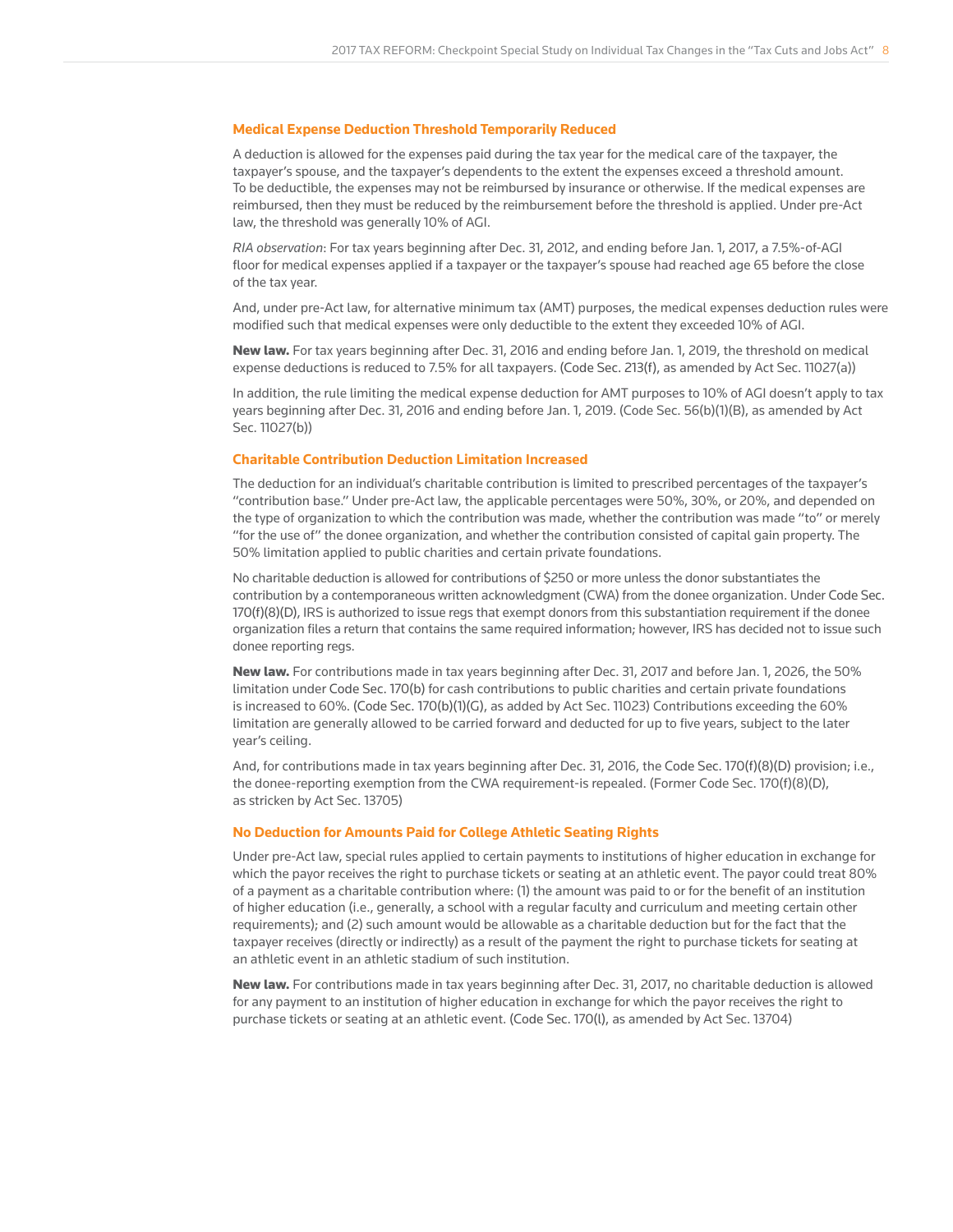#### **Alimony Deduction by Payor/Inclusion by Payee Suspended**

Under pre-Act law, alimony and separate maintenance payments were deductible by the payor spouse under Code Sec. 215(a) and includible in income by the recipient spouse under Code Sec. 71(a) and Code Sec. 61(a)(8) .

New law. For any divorce or separation agreement executed after Dec. 31, 2018, or executed before that date but modified after it (if the modification expressly provides that the new amendments apply), alimony and separate maintenance payments are not deductible by the payor spouse and are not included in the income of the payee spouse. Rather, income used for alimony is taxed at the rates applicable to the payor spouse. (Former Code Secs. 215, 61(a)(8), and 71, as stricken by Act Sec. 11051)

#### **Miscellaneous Itemized Deductions Suspended**

Under pre-Act law, taxpayers were allowed to deduct certain miscellaneous itemized deductions to the extent they exceeded, in the aggregate, 2% of the taxpayer's adjusted gross income.

New law. For tax years beginning after Dec. 31, 2017 and before Jan. 1, 2026, the deduction for miscellaneous itemized deductions that are subject to the 2% floor is suspended. (Code Sec. 67(g), as added by Act Sec. 11045)

#### **Overall Limitation ("Pease" Limitation) on Itemized Deductions Suspended**

Under pre-Act law, higher-income taxpayers who itemized their deductions were subject to a limitation on these deductions (commonly known as the "Pease limitation"). For taxpayers who exceed the threshold, the otherwise allowable amount of itemized deductions was reduced by 3% of the amount of the taxpayers' adjusted gross income exceeding the threshold. The total reduction couldn't be greater than 80% of all itemized deductions, and certain itemized deductions were exempt from the Pease limitation.

New law. For tax years beginning after Dec. 31, 2017 and before Jan. 1, 2026, the "Pease limitation" on itemized deductions is suspended. (Code Sec. 68(f), as amended by Act Sec. 11046)

#### **Qualified Bicycle Commuting Exclusion Suspended**

Under pre-Act law, an employee was allowed to exclude up to \$20 per month in qualified bicycle commuting reimbursements; i.e., any amount received from an employer during a 15-month period beginning with the first day of the calendar year as payment for reasonable expenses during a calendar year.

New law. For tax years beginning after Dec. 31, 2017 and before Jan. 1, 2026, the exclusion from gross income and wages for qualified bicycle commuting reimbursements is suspended. (Code Sec. 132(f)(8), as added by Act Sec. 11047)

#### **Exclusion for Moving Expense Reimbursements Suspended**

Under pre-Act law, an employee could, under Code Sec. 3401(a)(15), Code Sec. 3121(a)(11), and Code Sec. 3306(b) (9), exclude qualified moving expense reimbursements from his or her gross income and from his or her wages for employment tax purposes. These were any amount received (directly or indirectly) from an employer as payment for (or reimbursement of) expenses which would be deductible as moving expenses under Code Sec. 217 if directly paid or incurred by the employee.

New law. For tax years beginning after Dec. 31, 2017 and before Jan. 1, 2026, the exclusion for qualified moving expense reimbursements is suspended, except for members of the Armed Forces on active duty (and their spouses and dependents) who move pursuant to a military order and incident to a permanent change of station. (Code Sec. 132(g), as amended by Act Sec. 11048)

#### **Moving Expenses Deduction Suspended**

Under pre-Act law, taxpayers could claim a deduction under Code Sec. 217 for moving expenses incurred in connection with starting a new job if the new workplace was at least 50 miles farther from a taxpayer's former residence than the former place of work.

New law. For tax years beginning after Dec. 31, 2017 and before Jan. 1, 2026, the deduction for moving expenses is suspended, except for members of the Armed Forces on active duty who move pursuant to a military order and incident to a permanent change of station. (Code Sec. 217(k), as amended by Act Sec. 11049(a))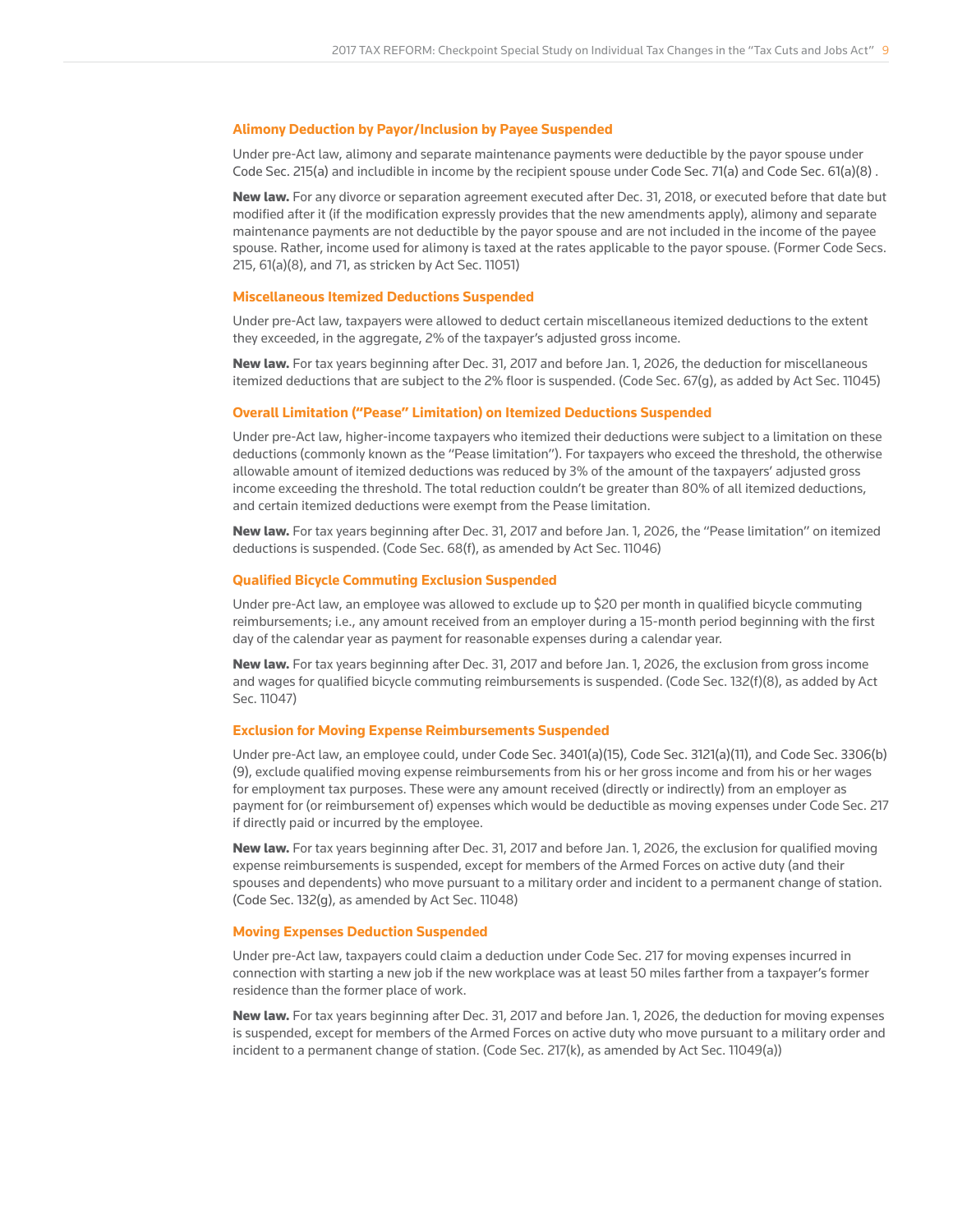#### **Deduction for Living Expenses of Members of Congress Eliminated**

Individual taxpayers generally can, subject to certain limitations, deduct ordinary and necessary business expenses paid or incurred during the tax year in carrying on a trade or business, including expenses for travel away from home. Under pre-Act law, members of Congress were allowed to deduct up to \$3,000 of living expenses when they were away from home (such as expenses connected with maintaining a residence in Washington, D.C.) in any tax year.

New law. For tax years beginning after the enactment date, members of Congress cannot deduct living expenses when they are away from home. (Code Sec. 162(a), as amended by Act Sec. 13311)

#### **Combat Zone Treatment Extended to Egypt's Sinai Peninsula**

Members of the Armed Forces serving in a combat zone are afforded a number of tax benefits e.g., exclusion of certain pay and special estate tax rules.

New law. For purposes of various Code provisions that provide tax benefits to members of the Armed Forces serving in a combat zone, the Act provides that a "qualified hazardous duty area" (which the Act defines as the Sinai Peninsula of Egypt) is treated in the same manner as a combat zone. Thus, under the Act, for services provided on or after June 9, 2015, combat zone tax benefits are, except as provided below, granted for the Sinai Peninsula of Egypt, if, as of the enactment date, any member of the U.S. Armed Forces is entitled to special pay under section 310 of title 37, United States Code (relating to special pay; duty subject to hostile fire or imminent danger), for services performed in such location. This benefit lasts only during the period such entitlement is in effect.

However, the combat zone benefit under Code Sec. 3401(a)(1) relating to the withholding exemption for combat pay applies to remuneration paid after the date of enactment. (Act Sec. 11026(d))

#### **HEALTHCARE**

#### **Repeal of Obamacare Individual Mandate**

Under pre-Act law, the Affordable Care Act (also called the ACA or Obamacare) required that individuals who were not covered by a health plan that provided at least minimum essential coverage were required to pay a "shared responsibility payment" (also referred to as a penalty) with their federal tax return. Unless an exception applied, the tax was imposed for any month that an individual did not have minimum essential coverage.

New law. For months beginning after Dec. 31, 2018, the amount of the individual shared responsibility payment is reduced to zero. (Code Sec. 5000A(c), as amended by Act Sec. 11081) This repeal is permanent.

*RIA observation*: According to the Congressional Budget Office (CBO), reducing the penalty to zero would raise approximately \$338 billion over the 10-year budgetary window period because, when no longer penalized for not doing so, fewer people would obtain subsidized coverage.

*RIA observation*: The Act leaves intact the 3.8% net investment income tax and the 0.9% additional Medicare tax, both enacted by Obamacare.

#### ALTERNATIVE MINIMUM TAX (AMT)

#### **AMT Retained, with Higher Exemption Amounts**

The alternative minimum tax (AMT) is a tax system separate from the regular tax that is intended to prevent a taxpayer with substantial income from avoiding tax liability by using various exclusions, deductions, and credits. Under it, AMT rates are applied to AMT income determined after the taxpayer "gives back" an assortment of tax benefits. If the tax determined under these calculations exceeds the regular tax, the larger amount is owed.

In computing the AMT, only alternative minimum taxable income (AMTI) above an AMT exemption amount is taken into account. The AMT exemption amount is set by statute and adjusted annually for inflation, and the exemption amounts are phased out at higher income levels.

Under pre-Act law, for 2018, the exemption amounts were scheduled to be:

- (i) \$86,200 for marrieds filing jointly/surviving spouses;
- (ii) \$55,400 for other unmarried individuals;
- (iii) 50% of the marrieds-filing-jointly amount for marrieds filing separately, i.e., \$43,100;

And, those exemption amounts were reduced by an amount equal to 25% of the amount by which the individual's AMTI exceeded: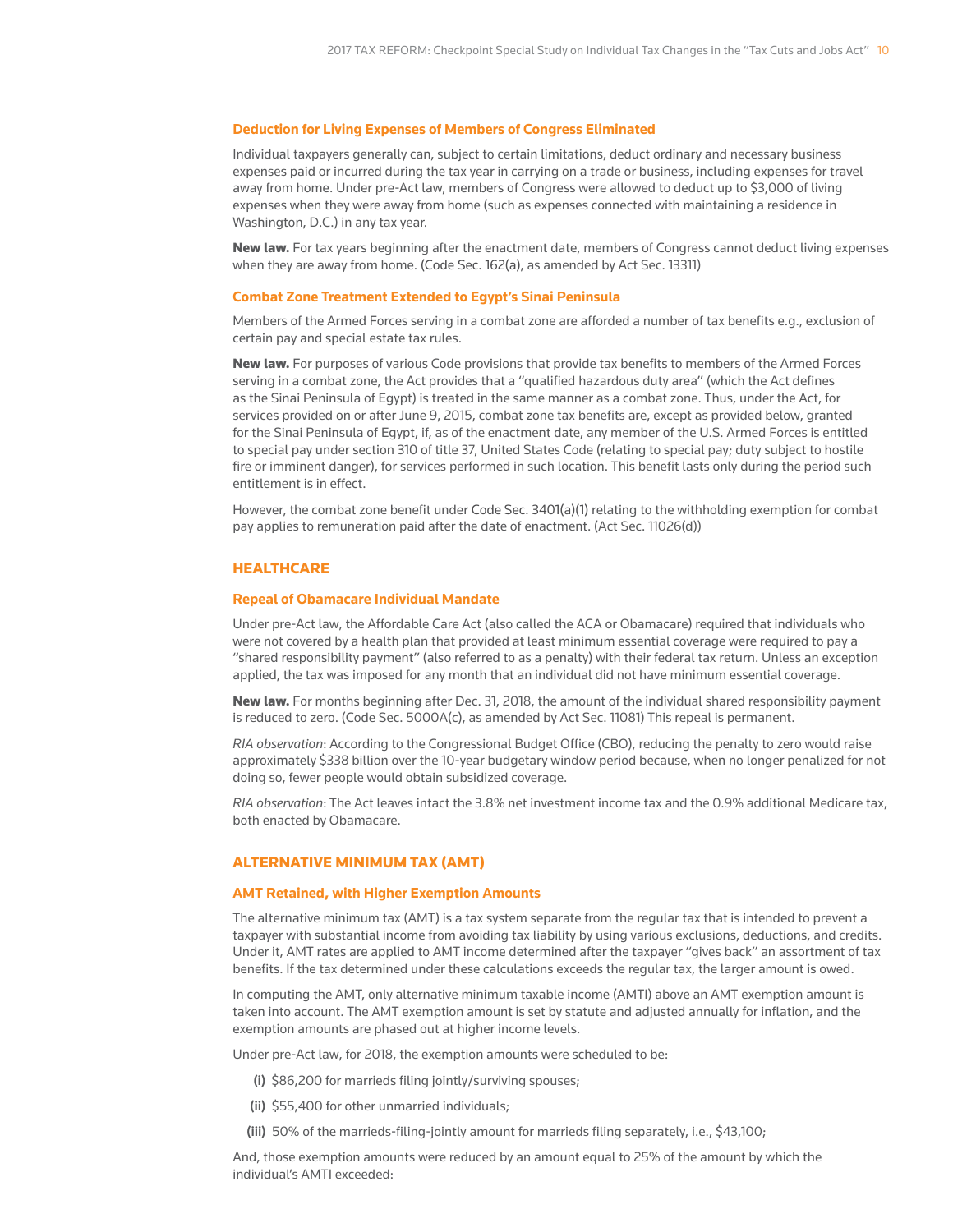- (i) \$164,100 for marrieds filing jointly and surviving spouses (phase-out complete at \$508,900);
- (ii) \$123,100 for unmarried individuals (phase-out complete at \$344,700); and
- (iii) 50% of the marrieds-filing-jointly amount for marrieds filing separately, i.e., \$82,050 (phase-out complete at \$180,450).

Additionally, married persons filing must add the lesser of the following to AMTI: (1) 25% of the excess of AMTI (determined without regard to this adjustment) over the minimum amount of income at which the exemption will be completely phased out, or (2) the exemption amount. So, for 2018, married persons filing separately must add the lesser of the following to AMTI: (1) 25% of the excess of AMTI over \$254,450, or \$43,100.

For trusts and estates, for 2018, the exempt amount was scheduled to be \$24,600, and the exemption was to be reduced by 25% of the amount by which its AMTI exceeded \$82,050 (phase-out complete at \$254,450).

New law. For tax years beginning after Dec. 31, 2017 and before Jan. 1, 2026, the Act increases the AMT exemption amounts for individuals as follows:

- . . . For joint returns and surviving spouses, \$109,400.
- . . . For single taxpayers, \$70,300.
- . . . For marrieds filing separately, \$54,700. (Code Sec. 55(d)(4), as amended by Act Sec. 12003(a))

Under the Act, the above exemption amounts are reduced (not below zero) to an amount equal to 25% of the amount by which the AMTI of the taxpayer exceeds the phase-out amounts, increased as follows:

- . . . For joint returns and surviving spouses, \$1 million.
- . . . For all other taxpayers (other than estates and trusts), \$500,000.

For trusts and estates, the base figure of \$22,500 and phase-out amount of \$75,000 remain unchanged. All of these amounts will be adjusted for inflation after 2018 under the new C-CPI-U inflation measure (see above). (Code Sec. 55(d)(4), as amended by Act Sec. 12003(a))

## EDUCATION PROVISIONS

#### **ABLE Account Changes**

ABLE Accounts under Code Sec. 529A provide individuals with disabilities and their families the ability to fund a tax preferred savings account to pay for "qualified" disability related expenses. Contributions may be made by the person with a disability (the "designated beneficiary"), parents, family members or others. Under pre-Act law, the annual limitation on contributions is the amount of the annual gift-tax exemption (\$15,000 in 2018).

New law. Effective for tax years beginning after the enactment date and before Jan. 1, 2026, the contribution limitation to ABLE accounts with respect to contributions made by the designated beneficiary is increased, and other changes are in effect as described below. After the overall limitation on contributions is reached (i.e., the annual gift tax exemption amount; for 2018, \$15,000), an ABLE account's designated beneficiary can contribute an additional amount, up to the lesser of (a) the Federal poverty line for a one-person household; or (b) the individual's compensation for the tax year. (Code Sec. 529A(b), as amended by Act Sec. 11024(a))

*Saver's credit eligible*. Additionally, the designated beneficiary of an ABLE account can claim the saver's credit under Code Sec. 25B for contributions made to his or her ABLE account. (Code Sec. 25B(d)(1), as amended by Act Sec. 11024(b))

*Recordkeeping requirements*. The Act also requires that a designated beneficiary (or person acting on the beneficiary's behalf) maintain adequate records for ensuring compliance with the above limitations. (Code Sec. 529A(b)(2) , as amended by Act Sec. 11024(a))

For distributions after the date of enactment, amounts from qualified tuition programs (QTPs, also known as 529 accounts; see below) are allowed to be rolled over to an ABLE account without penalty, provided that the ABLE account is owned by the designated beneficiary of that 529 account, or a member of such designated beneficiary's family. (Code Sec. 529(c)(3), as amended by Act Sec. 11025) Such rolled-over amounts are counted towards the overall limitation on amounts that can be contributed to an ABLE account within a tax year, and any amount rolled over in excess of this limitation is includible in the gross income of the distributee.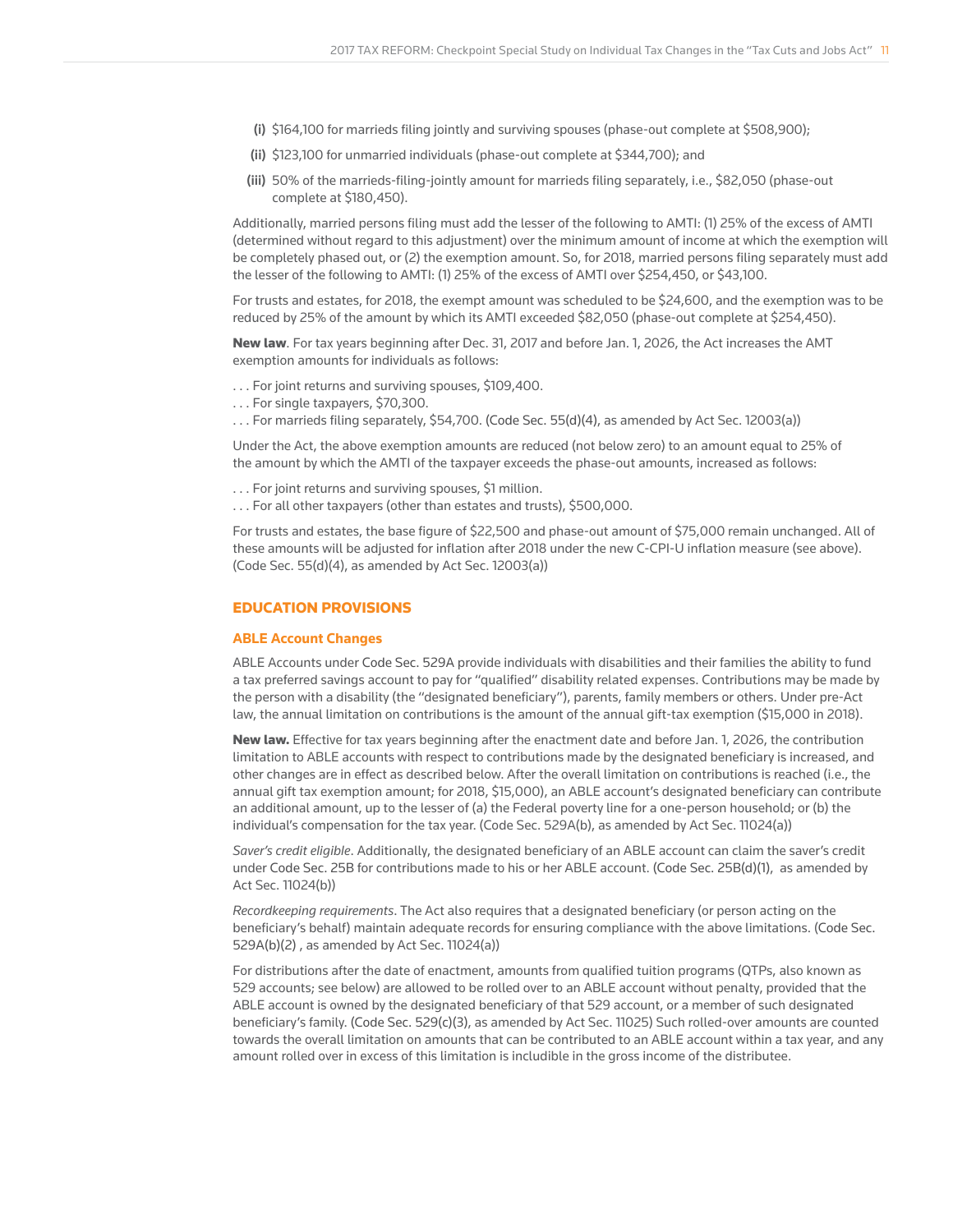#### **Expanded Use of 529 Account Funds**

Under pre-Act law, funds in a Code Sec. 529 college savings account could only be used for qualified higher education expenses. If funds were withdrawn from the account for other purposes, each withdrawal was treated as containing a pro-rata portion of earnings and principal. The earnings portion of a nonqualified withdrawal was taxable as ordinary income and subject to a 10% additional tax unless an exception applied.

"Qualified higher education expenses" included tuition, fees, books, supplies, and required equipment, as well as reasonable room and board if the student was enrolled at least half-time. Eligible schools included colleges, universities, vocational schools, or other postsecondary schools eligible to participate in a student aid program of the Department of Education. This included nearly all accredited public, nonprofit, and proprietary (for-profit) postsecondary institutions.

New law. For distributions after Dec. 31, 2017, "qualified higher education expenses" include tuition at an elementary or secondary public, private, or religious school, up to a \$10,000 limit per tax year. (Code Sec. 529(c) (7), as added by Act Sec. 11032(a))

#### **Student Loan Discharged on Death or Disability**

Gross income generally includes the discharge of indebtedness of the taxpayer. Under an exception to this general rule, gross income does not include any amount from the forgiveness (in whole or in part) of certain student loans, if the forgiveness is contingent on the student's working for a certain period of time in certain professions for any of a broad class of employers.

New law. For discharges of indebtedness after Dec. 31, 2017 and before Jan. 1, 2026, certain student loans that are discharged on account of death or total and permanent disability of the student are also excluded from gross income. (Code Sec. 108(f), as amended by Act Sec. 11031)

#### DEFERRED COMPENSATION

#### **New Deferral Election for Qualified Equity Grants**

Code Sec. 83 governs the amount and timing of income inclusion for property, including employer stock, transferred to an employee in connection with the performance of services. Under Code Sec. 83(a), an employee must generally recognize income for the tax year in which the employee's right to the stock is transferable or isn't subject to a substantial risk of forfeiture. The amount includible in income is the excess of the stock's fair market value at the time of substantial vesting over the amount, if any, paid by the employee for the stock.

New Law. Generally effective with respect to stock attributable to options exercised or restricted stock units (RSUs) settled after Dec. 31, 2017 (subject to a transition rule; see below), a qualified employee can elect to defer, for income tax purposes, recognition of the amount of income attributable to qualified stock transferred to the employee by the employer. (Code Sec. 83(i), as amended by Act Sec. 13603(a)) The election applies only for income tax purposes; the application of FICA and FUTA is not affected.

The election must be made no later than 30 days after the first time the employee's right to the stock is substantially vested or is transferable, whichever occurs earlier. (Code Sec. 83(i)(4)(A), as added by Act Sec. 13603(a)) If the election is made, the income has to be included in the employee's income for the tax year that includes the earliest of:

- 1. The first date the qualified stock becomes transferable, including, solely for this purpose, transferable to the employer.
- 2. The date the employee first becomes an "excluded employee" (i.e., an individual: (a) who is one-percent owner of the corporation at any time during the 10 preceding calendar years; (b) who is, or has been at any prior time, the chief executive officer or chief financial officer of the corporation or an individual acting in either capacity; (c) who is a family member of an individual described in (a) or (b); or (d) who has been one of the four highest compensated officers of the corporation for any of the 10 preceding tax years.
- 3. The first date on which any stock of the employer becomes readily tradable on an established securities market;
- 4. The date five years after the first date the employee's right to the stock becomes substantially vested; or
- 5. The date on which the employee revokes his or her election. (Code Sec. 83(i)(1)(B), as amended by Act Sec. 13603(a))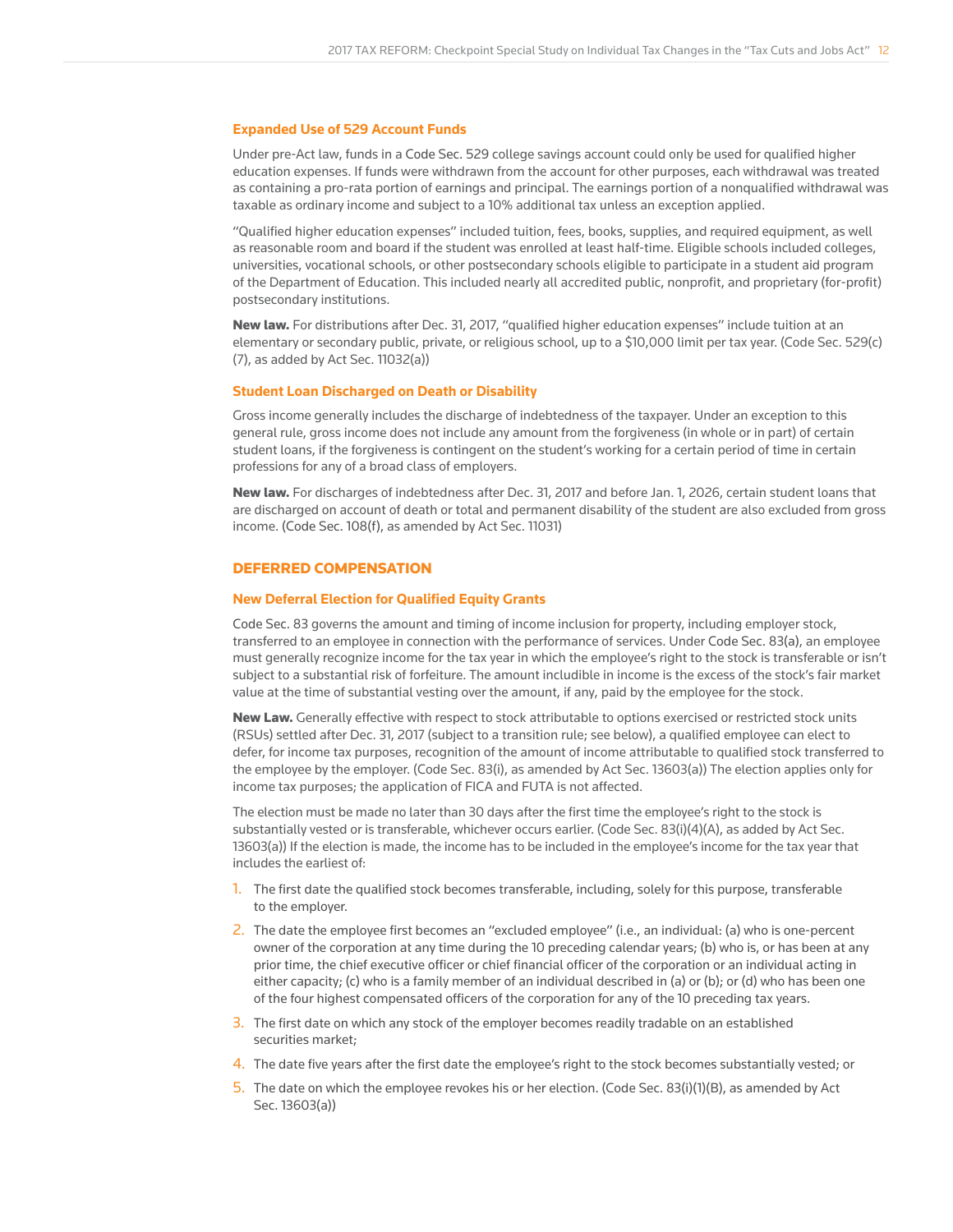The election is available for "qualified stock" (defined in Code Sec. 83(i)(2)(A), as amended by Act Sec. 13603(a)) attributable to a statutory option. In such a case, the option is not treated as a statutory option, and the rules relating to statutory options and related stock do not apply. In addition, an arrangement under which an employee may receive qualified stock is not treated as a nonqualified deferred compensation plan solely because of an employee's inclusion deferral election or ability to make the election.

Deferred income inclusion also applies for purposes of the employer's deduction of the amount of income attributable to the qualified stock. That is, if an employee makes the election, the employer's deduction is deferred until the employer's tax year in which or with which ends the tax year of the employee for which the amount is included in the employee's income as described in (1) - (5) above.

The new election applies for qualified stock of an eligible corporation. A corporation is treated as such for a tax year if: (1) no stock of the employer corporation (or any predecessor) is readily tradable on an established securities market during any preceding calendar year, and (2) the corporation has a written plan under which, in the calendar year, not less than 80% of all employees who provide services to the corporation in the US (or any US possession) are granted stock options, or restricted stock units (RSUs), with the same rights and privileges to receive qualified stock. (Code Sec. 83(i)(2)(C), as amended by Act Sec. 13603(a))

Detailed employer notice, withholding, and reporting requirements also apply with regard to the election. (Code Sec. 83(i)(6), as amended by Act Sec. 13603(a))

As noted above, the income deferral election generally applies with respect to stock attributable to options exercised or RSUs settled after Dec. 31, 2017. However, under a transition rule, until IRS issues regs or other guidance implementing the 80% and employer notice requirements under the provision, a corporation will be treated as complying with those requirements if it complies with a reasonable good faith interpretation of them. The penalty for a failure to provide the notice required under the provision applies to failures after Dec. 31, 2017. (Code Sec. 6652)(p), as amended by Act Sec. 13603(e))

## RETIREMENT PLAN PROVISIONS

#### **Repeal of the Rule Allowing Recharacterization of IRA Contributions**

Under pre-Act law, if an individual makes a contribution to an IRA (traditional or Roth) for a tax year, the individual is allowed to recharacterize the contribution as a contribution to the other type of IRA (traditional or Roth) by making a trustee-to-trustee transfer to the other type of IRA before the due date for the individual's income tax return for that year. In the case of a recharacterization, the contribution will be treated as having been made to the transferee IRA (and not the original, transferor IRA) as of the date of the original contribution. Both regular contributions and conversion contributions to a Roth IRA can be recharacterized as having been made to a traditional IRA.

New law. For tax years beginning after Dec. 31, 2017, the rule that allows a contribution to one type of IRA to be recharacterized as a contribution to the other type of IRA does not apply to a conversion contribution to a Roth IRA. Thus, recharacterization cannot be used to unwind a Roth conversion. (Code Sec. 408A(d), as amended by Act Sec. 13611)

#### **Length of Service Award Programs for Public Safety Volunteers**

Under pre-Act law, any plan that solely provides length of service awards to bona fide volunteers or their beneficiaries, on account of qualified services performed by the volunteers, is not treated as a plan of deferred compensation for purposes of the Code Sec. 457 rules. Qualified services are fire fighting and prevention services, emergency medical services, and ambulance services, including services performed by dispatchers, mechanics, ambulance drivers, and certified instructors. The exception applies only if the aggregate amount of length of service awards accruing for a bona fide volunteer with respect to any year of service does not exceed \$3,000.

New law. For tax years beginning after Dec. 31, 2017, the Act increases the aggregate amount of length of service awards that may accrue for a bona fide volunteer with respect to any year of service, from \$3,000 to \$6,000, and adjusts that amount to reflect changes in cost-of-living for years after the first year the proposal is effective. Also, if the plan is a defined benefit plan, the limit applies to the actuarial present value of the aggregate amount of length of service awards accruing with respect to any year of service. Actuarial present value is calculated using reasonable actuarial assumptions and methods, assuming payment will be made under the most valuable form of payment under the plan, with payment commencing at the later of the earliest age at which unreduced benefits are payable under the plan or the participant's age at the time of the calculation. (Code Sec. 457(e), as amended by Act Sec. 13612)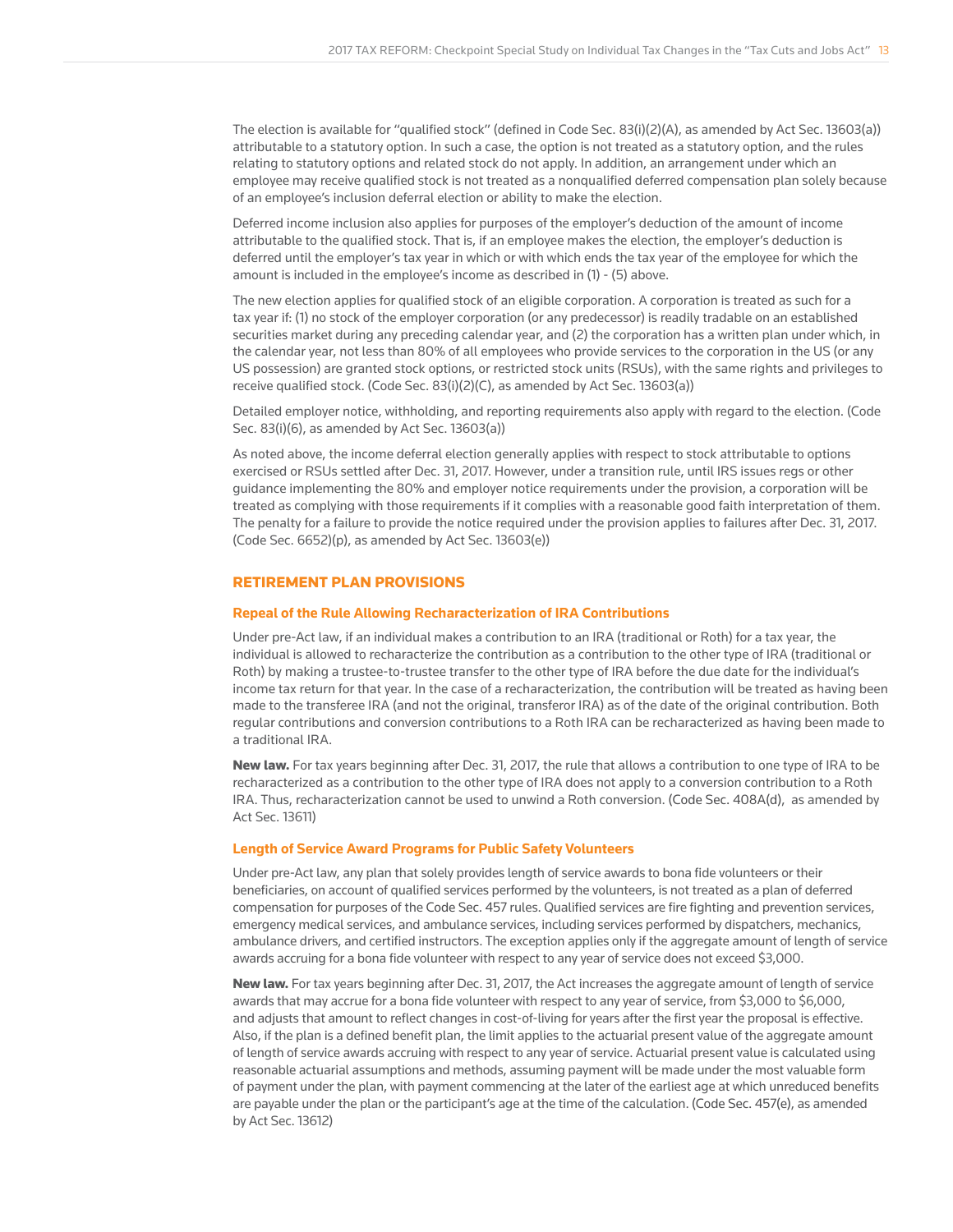#### **Extended Rollover Period for Rollover of Plan Loan Offset Amounts**

If an employee stops making payments on a retirement plan loan before the loan is repaid, a deemed distribution of the outstanding loan balance generally occurs. Such a distribution is generally taxed as though an actual distribution occurred, including being subject to a 10% early distribution tax, if applicable. A deemed distribution isn't eligible for rollover to another eligible retirement plan.

Under pre-Act law, a plan may also provide that, in certain circumstances (for example, if an employee terminates employment), an employee's obligation to repay a loan is accelerated and, if the loan is not repaid, the loan is cancelled and the amount in employee's account balance is offset by the amount of the unpaid loan balance, referred to as a loan offset. A loan offset is treated as an actual distribution from the plan equal to the unpaid loan balance (rather than a deemed distribution), and (unlike a deemed distribution) the amount of the distribution is eligible for tax free rollover to another eligible retirement plan within 60 days. However, the plan is not required to offer a direct rollover with respect to a plan loan offset amount that is an eligible rollover distribution, and the plan loan offset amount is generally not subject to 20% income tax withholding.

New law. For plan loan offset amounts which are treated as distributed in tax years beginning after Dec. 31, 2017, the Act provides that the period during which a qualified plan loan offset amount may be contributed to an eligible retirement plan as a rollover contribution would be extended from 60 days after the date of the offset to the due date (including extensions) for filing the Federal income tax return for the tax year in which the plan loan offset occurs — that is, the tax year in which the amount is treated as distributed from the plan. A qualified plan loan offset amount is a plan loan offset amount that is treated as distributed from a qualified retirement plan, a Code Sec. 403(b) plan, or a governmental Code Sec. 457(b) plan solely by reason of the termination of the plan or the failure to meet the repayment terms of the loan because of the employee's separation from service, whether due to layoff, cessation of business, termination of employment, or otherwise. A loan offset amount under the Act (as before) is the amount by which an employee's account balance under the plan is reduced to repay a loan from the plan. (Code Sec. 402(c), as amended by Act Sec. 13613)

## DISASTER RELIEF PROVISIONS

#### **2016 "Net Disaster Loss" Relief Available to Non-Itemizers & Taxpayers Subject to AMT**

In general, no personal casualty loss (under Code Sec. 165(h)) can be claimed by a taxpayer who claims the standard deduction. Such losses can only be claimed as itemized deductions.

The standard deduction isn't allowed for purposes of the alternative minimum tax (AMT). Thus, a taxpayer who has taken the standard deduction for regular tax purposes must add back the amount of the deduction in computing alternative minimum taxable income (AMTI) and may not claim itemized deductions for AMT purposes.

New law. Effective for tax years beginning after Dec. 31, 2017, and before Jan. 1, 2026, if an individual has a net disaster loss (defined below) for any tax year beginning after Dec. 31, 2017, and before Jan. 1, 2026, the standard deduction is increased by the net disaster loss. (Act Sec. 11028(c)(1)(C))

The Act also provides that, if any individual has a net disaster loss for any tax year beginning after Dec. 31, 2017 and before Jan. 1, 2026, the AMT adjustment for the standard deduction doesn't apply to the increase in the standard deduction that is attributable to the net disaster loss. (Act Sec.  $11028(c)(1)(D)$ )

*RIA observation*: Thus, while the standard deduction is generally disallowed under the AMT rules, the portion of the standard deduction attributable to a net disaster loss is allowed for AMT purposes.

*Net disaster loss*. A net disaster loss is the excess of (i) qualified disaster-related personal casualty losses, over (ii) personal casualty gains. "Qualified disaster-related personal casualty losses" are those described in Code Sec. 165(c)(3) that arise in a 2016 disaster area (below). Personal casualty gains are those described in Code Sec. 165(h)(3)(A).

*2016 disaster area*. The Act provides tax relief relating to any "2016 disaster area," which means any area with respect to which a major disaster was declared by the President under section 401 of the Robert T. Stafford Disaster Relief and Emergency Assistance Act during calendar year 2016. (Act Sec. 11028(a))

*RIA observation*: The application of this provision might be limited as it applies to losses potentially deductible in the 2018 through 2025 tax years, but is limited to losses incurred in the 2016 disaster areas.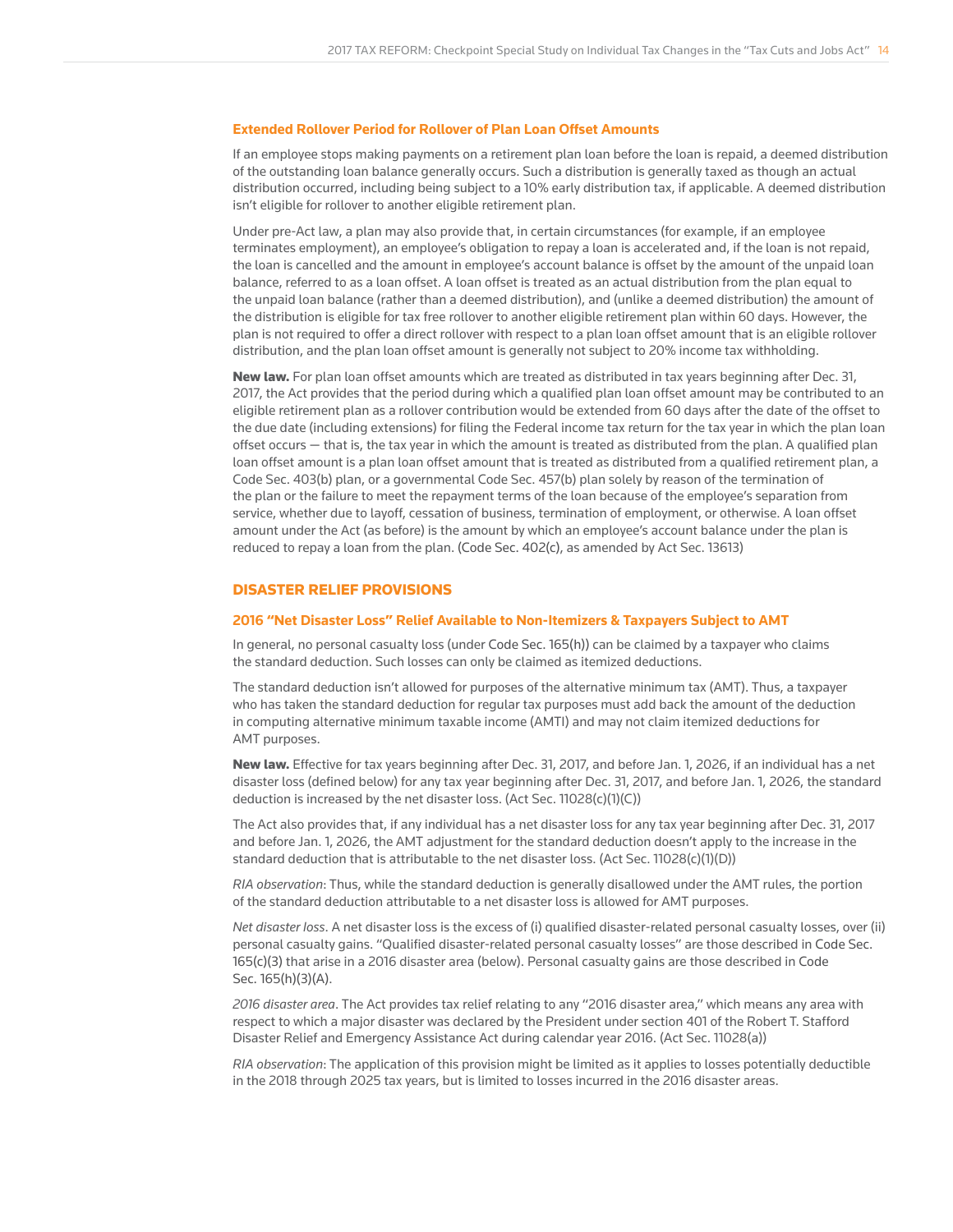#### **Raised Casualty Floor & Modified Threshold for 2016 Disaster Losses**

In general, the deduction for casualty and theft losses of personal-use property under Code Sec. 165(h) is subject to two limitations: the \$100 per-casualty floor and the 10%-of-adjusted-gross-income (10%-of-AGI) threshold.

New law. For tax years beginning after Dec. 31, 2017, and before Jan. 1, 2026, the Act provides that if an individual has a net disaster loss (for this purpose, the definition above applies except that the timeframe is changed to any tax year beginning after Dec. 31, 2015 and before Jan., 1, 2018), (i) the \$100-per-casualty floor is increased to \$500 (Act Sec. 11028(c)(1)(A)); and (ii) the 10%-of-AGI threshold doesn't apply. (Act Sec. 11028(c)(2)(B)

#### **Relief from Early Withdrawal Tax for "Qualified 2016 Disaster Distributions"**

A distribution from a qualified retirement plan, a tax-sheltered annuity plan, an eligible deferred compensation plan of a State or local government employer, or an individual retirement arrangement (IRA) generally is included in income for the year distributed. In addition, unless an exception applies, distribution from a qualified retirement plan, a section 403(b) plan, or an IRA received before age 59½ is subject to a 10% additional tax under Code Sec. 72(t) (the "early withdrawal tax") on the amount includible in income.

In general, a distribution from an eligible retirement plan may be rolled over to another eligible retirement plan within 60 days, in which case the amount rolled over generally is not includible in income. The 60-day requirement can be waived by IRS in certain situations.

New law. The Act provides an exception to the retirement plan 10% early withdrawal tax for up to \$100,000 of "qualified 2016 disaster distributions." (Act Sec. 11028(b)) These distributions are defined as distributions from an eligible retirement plan made (a) on or after Jan. 1, 2016, and before Jan. 1, 2018, to an individual whose principal place of abode at any time during calendar year 2016 was located in a 2016 disaster area and who has sustained an economic loss by reason of the events that gave rise to the Presidential disaster declaration. An "eligible retirement plan" means a qualified retirement plan, a section 403(b) plan or an IRA.

Income attributable to a qualified 2016 disaster distribution can, under the Act, be included in income ratably over three years (Act Sec. 11028(b)(1)(E)), and the amount of a qualified 2016 disaster distribution can be recontributed to an eligible retirement plan within three years.

The Act also provides that a plan amendment made pursuant to the above disaster relief provisions may be retroactively effective if certain requirements are met, including that it be made on or before the last day of the first plan year beginning after Dec. 31, 2018 (Dec. 31, 2020 for a governmental plan), or a later date prescribed by IRS. (Act Sec. 11028(b)(1)(F)(2)(B))

#### SELF-CREATED PROPERTY

#### **Certain Self-Created Property Not Treated as Capital Asset**

Under pre-Act law, property held by a taxpayer (whether or not connected with the taxpayer's trade or business) is generally considered a capital asset under Code Sec. 1221(a). However, certain assets are specifically excluded from the definition of a capital asset, including inventory property, depreciable property, and certain self-created intangibles (e.g., copyrights, musical compositions).

New law. Effective for dispositions after Dec. 31, 2017, the Act amends Code Sec. 1221(a)(3), resulting in the exclusion of patents, inventions, models or designs (whether or not patented), and secret formulas or processes, which are held either by the taxpayer who created the property or by a taxpayer with a substituted or transferred basis from the taxpayer who created the property (or for whom the property was created), from the definition of a "capital asset." (Code Sec. 1221(a)(3), amended by Act Sec. 13314)

## ESTATE AND GIFT TAX

#### **Estate and Gift Tax Retained, with Increased Exemption Amount**

A gift tax is imposed on certain lifetime transfers (Code Sec. 2511), and an estate tax is imposed on certain transfers at death. (Code Sec. 2001)

Under pre-Act law, the first \$5 million (as adjusted for inflation in years after 2011) of transferred property was exempt from estate and gift tax. For estates of decedents dying and gifts made in 2018, this "basic exclusion amount" was \$5.6 million (\$11.2 million for a married couple).